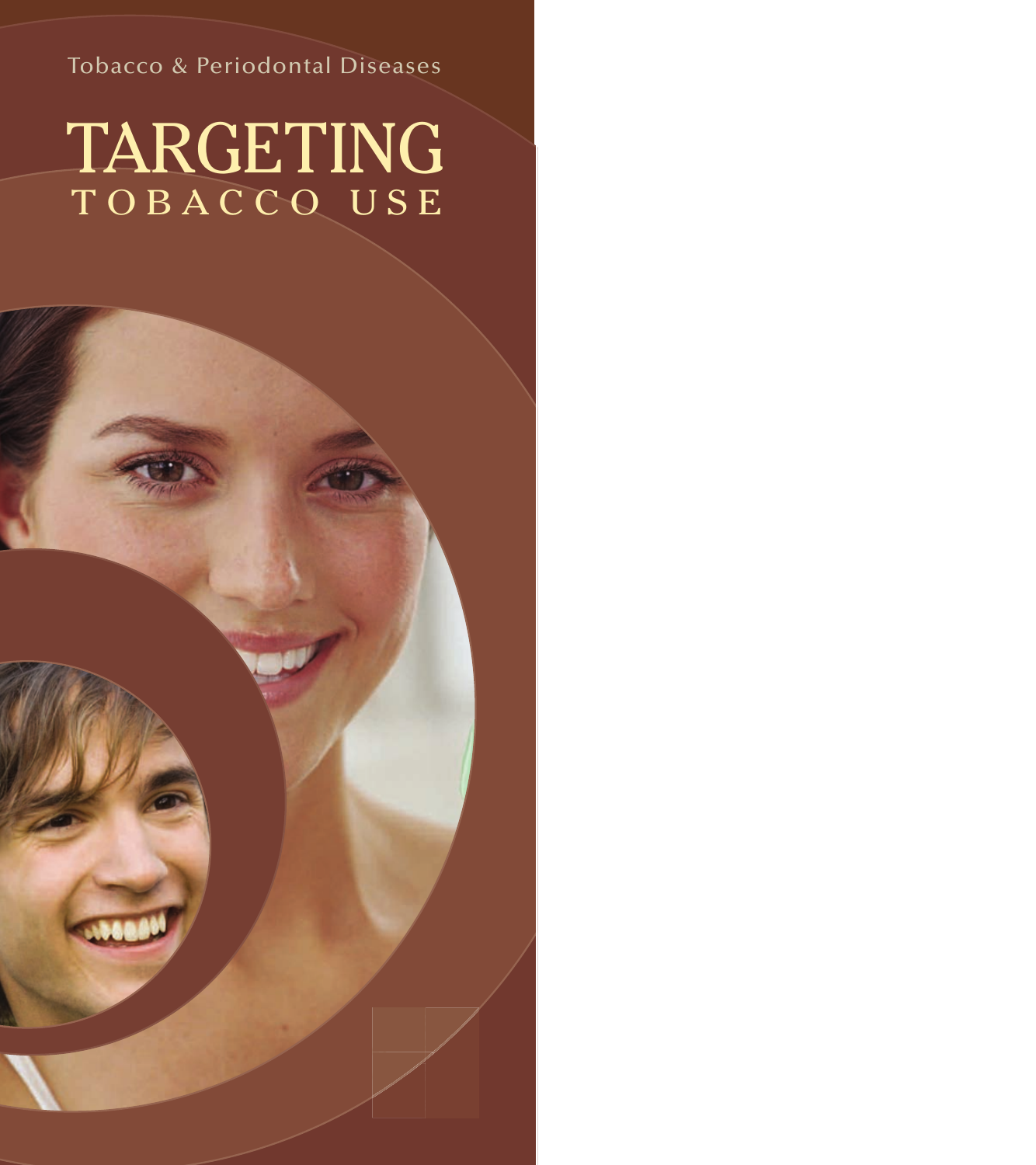**You are probably aware of the devastating effects that smoking and tobacco use can have on the heart, lungs, and other organs. However, you might not be familiar with the whole other "mouthful" of problems caused by tobacco use.** 

For example, tobacco use is one of the most important risk factors in the development and progression of periodontal diseases, which are the main cause of tooth loss in adults. The sooner you take aim at your tobacco use and quit, the sooner you will hit your target of a healthy smile!

Tobacco users are more likely to have calculus, a hard substance that can only be removed from your teeth during professional cleanings. If this calculus is not removed and it remains below the gum line, the bacteria in the calculus will infect the gums and release toxins that cause redness and swelling (inflammation). The inflammation and toxins cause destruction of the tissues that support the teeth, including the bone (see Figure 1). When this happens, the gums separate from the teeth, forming pockets. Smokers and tobacco users have deeper pockets than people who do not use tobacco. These

**THE DETECTION OF PERIODONTAL DISEASES IS OFTEN MORE DIFFICULT IN TOBACCO USERS.** 

 $\bullet$ 

pockets fill with more plaque and bacterial toxins leading to more infection. If these pockets are left untreated, the gums may shrink away from the teeth, making the teeth appear longer (see Figure 2) and possibly causing them to become loose and fall out.

The detection of periodontal diseases is often more difficult in tobacco users. This is because the nicotine and other chemicals found in tobacco hide the symptoms commonly associated with periodontal diseases, such as bleeding gums. Since the detection of periodontal diseases in tobacco users can be difficult, necessary treatment is sometimes delayed.





**Figure 1 Black area above line indicates bone loss**

**Figure 2 Gum Recession**

Figure 1 Photo Credit: Vincent J. Iacono, D.M.D. Figure 2 Photo Credit: Walt Colón, D.M.D., M.S.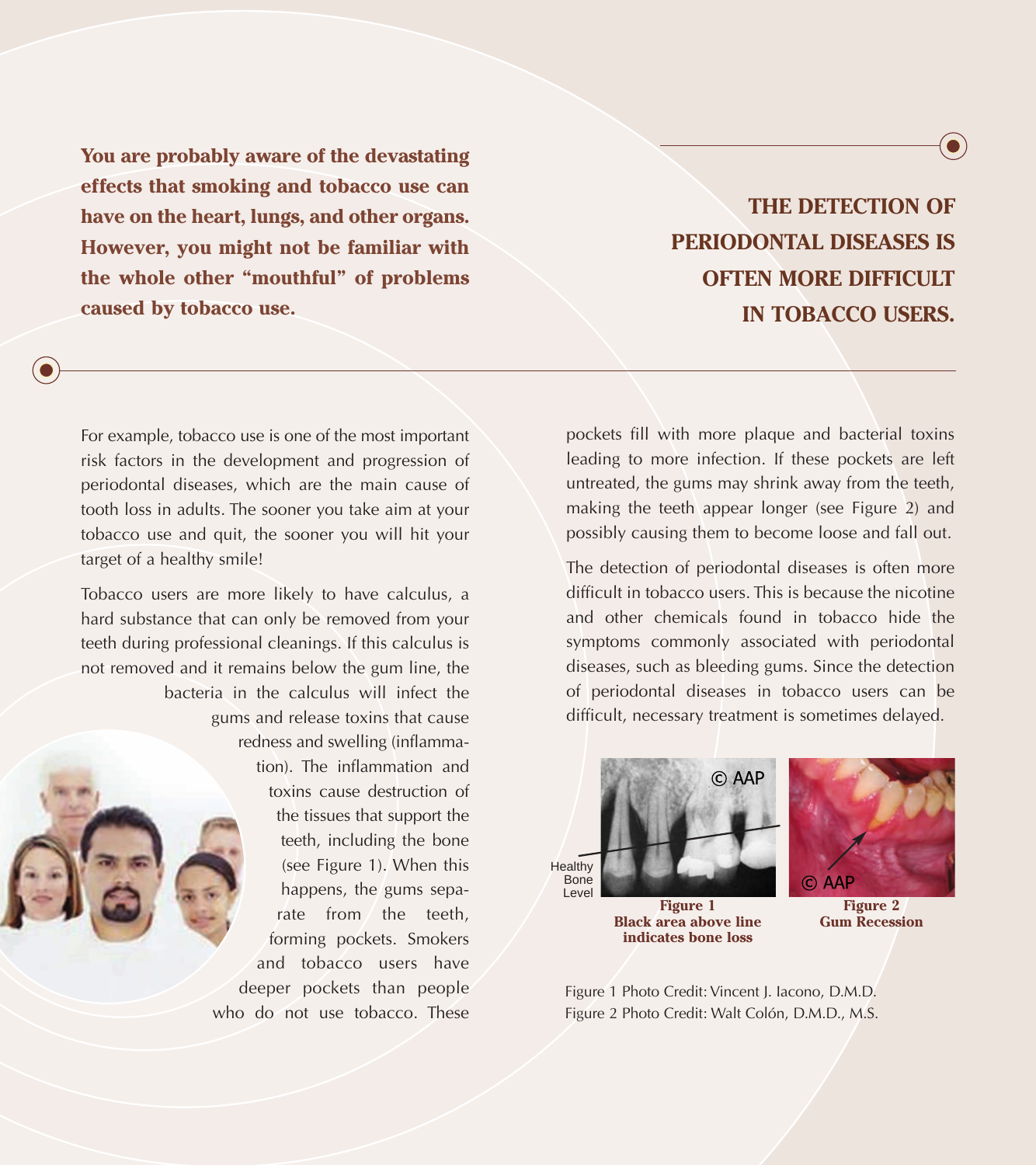**THE SOONER YOU TAKE AIM AT YOUR TOBACCO USE AND QUIT,**

## **THE SOONER YOU WILL HIT YOUR TARGET OF A HEALTHY SMILE!**

#### **TREATMENT OF PERIODONTAL DISEASES**

Treatment of periodontal diseases in tobacco users can be a difficult task, but not an impossible one. Smoking and tobacco use reduces the delivery of oxygen and nutrients to the gingival tissues weakening the body's defense mechanisms. This can slow down the healing process and make treatment results less predictable following any form of periodontal treatment. As a matter of fact, dental implants that are placed in a tobacco user's mouth fail more often than they would in a patient who does not use tobacco.

The actual treatment of periodontal diseases can vary widely depending on how far the disease has progressed. In fact, if caught in the early stages, simple non-surgical periodontal therapy, such as scaling and root planing, can be done. If the disease has advanced to the point where the periodontal pockets are deep and bone is lost, surgical therapy may be necessary.



**Figure 3 Lip cancer**

**Figure 4 Stained teeth**

#### **OTHER ORAL CONDITIONS**

In addition to causing periodontal diseases, there are many other oral conditions caused by tobacco use. Many of these can affect a person's appearance, health, or self-esteem:

**Oral and lip cancer** (see Figure 3) **Stained teeth** (see Figure 4) **Bad breath Loss of taste and smell Mouth sores and spots Black hairy tongue** 

Figure 3 Photo Credit: Joan Otomo-Corgel, D.D.S. Figure 4 Photo Credit: E. Todd Scheyer, D.D.S., M.S.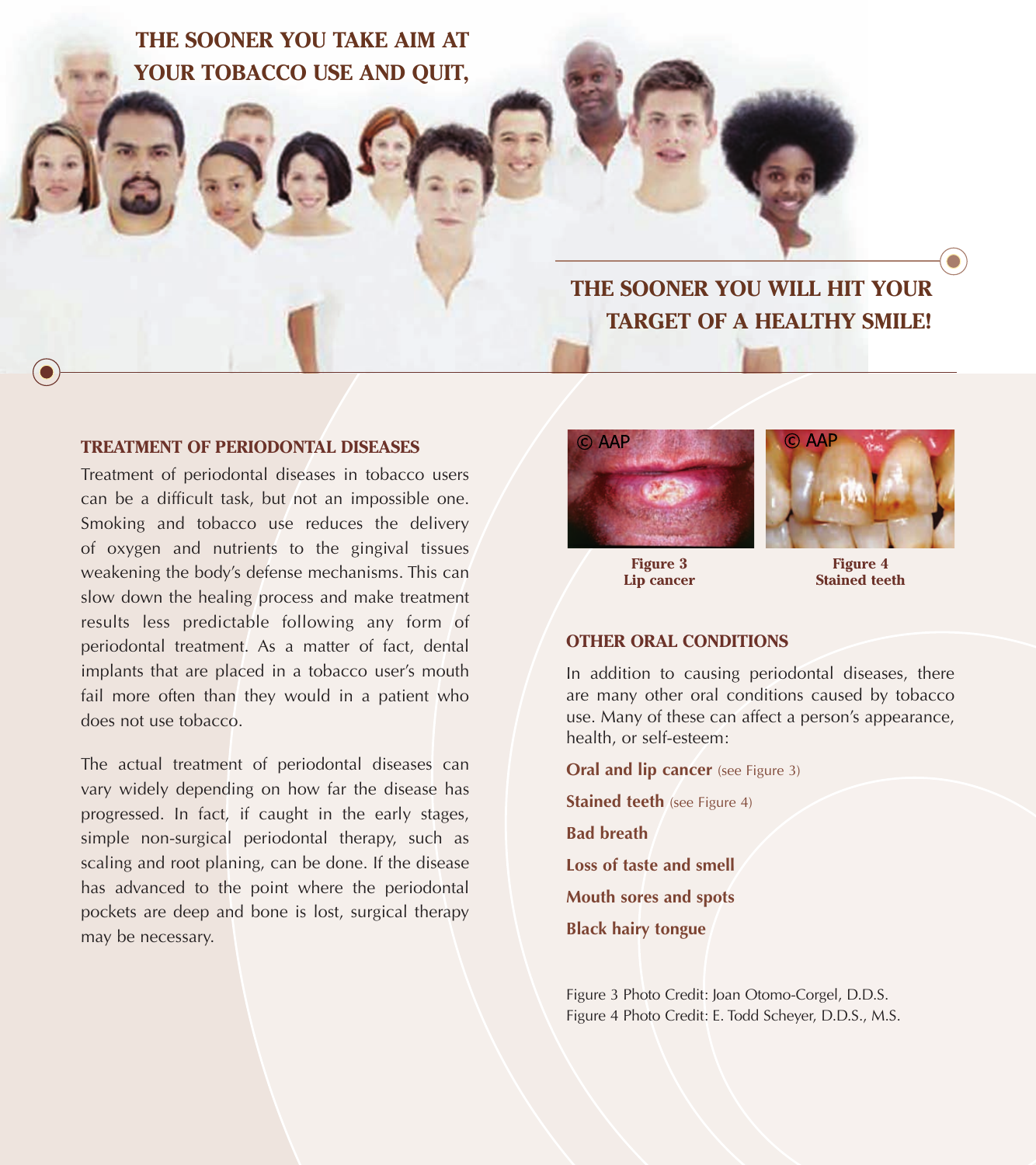#### **TOBACCO'S HARMFUL FORMS**

All forms of tobacco are harmful, so whether you smoke or dip you are more likely to have severe periodontal diseases and many of the other oral conditions listed above.

#### **Cigarettes**

There are more than 4,000 different toxins in cigarette smoke. Toxins impair the body's defense mechanisms, which can leave smokers more susceptible to infections like periodontal diseases. In fact, smokers are about four times more likely than people who have never smoked to have advanced periodontal diseases.

#### **Cigars and Pipes**

Despite the glamorous image portrayed with popular culture, cigar and pipe smoking can be very detrimental to your oral health. Recent studies have shown that cigar and pipe smokers experience the same adverse effects on periodontal health and tooth loss as cigarette smokers.

#### **Smokeless Tobacco (Chewing Tobacco)**

Users of chewing tobacco, spit or dip tobacco, and other forms of smokeless tobacco are not out of harm's way. Smokeless tobacco increases the risk of cancers of the cheek, gums, and lining of the lips by about 50 times. In addition, to hide the unpleasant taste, some brands of smokeless tobacco are heavily sweetened with sugars, which promote tooth decay. The tobacco leaves in the smokeless tobacco contain gritty material which can wear down the surfaces of the teeth and soft tissues of the mouth.

#### **Hookah**

In the past it was thought that hookah smoking was a safer alternative to traditional tobacco use because the smoke is filtered out by water. Studies now show that the inhalation of toxic substances through a hookah pipe is similar to or even greater than that of cigarette smoking.

## **HARMFUL FORMS AND TIPS TO HELP YOU QUIT**

#### **TIPS TO HELP YOU QUIT**

Because the treatment of periodontal diseases can be more difficult in tobacco users, your periodontist will urge you to target your tobacco use. Quitting seems to gradually erase the harmful effects of tobacco use on periodontal health. One study showed that 11 years after quitting, a former smoker's likelihood of having periodontal diseases was not much different from one who had never smoked. Smoking cessation takes a huge commitment and it is usually easier if you have help. To begin a tobacco cessation program, ask your periodontist or physician for more information on programs that might fit your needs. Other tips recommended to help you quit include:

- **Picking a stress-free time to quit.**
- **Asking for support and encouragement from family, friends, and colleagues.**
- **Starting some form of exercise or activity each day to relieve stress and improve your health.**
- **Getting plenty of rest and eating a well-balanced diet.**
- **Joining a stop-smoking program or other support group.**
- **Brushing your teeth often.**
- **Changing your daily routine and spending more time in places where smoking is prohibited.**
- **Keeping oral substitutes handy such as carrots, apples, and sugarless gum.**

Start taking aim at your tobacco use today and move one step closer to a lifetime of periodontal health and happy smiles!